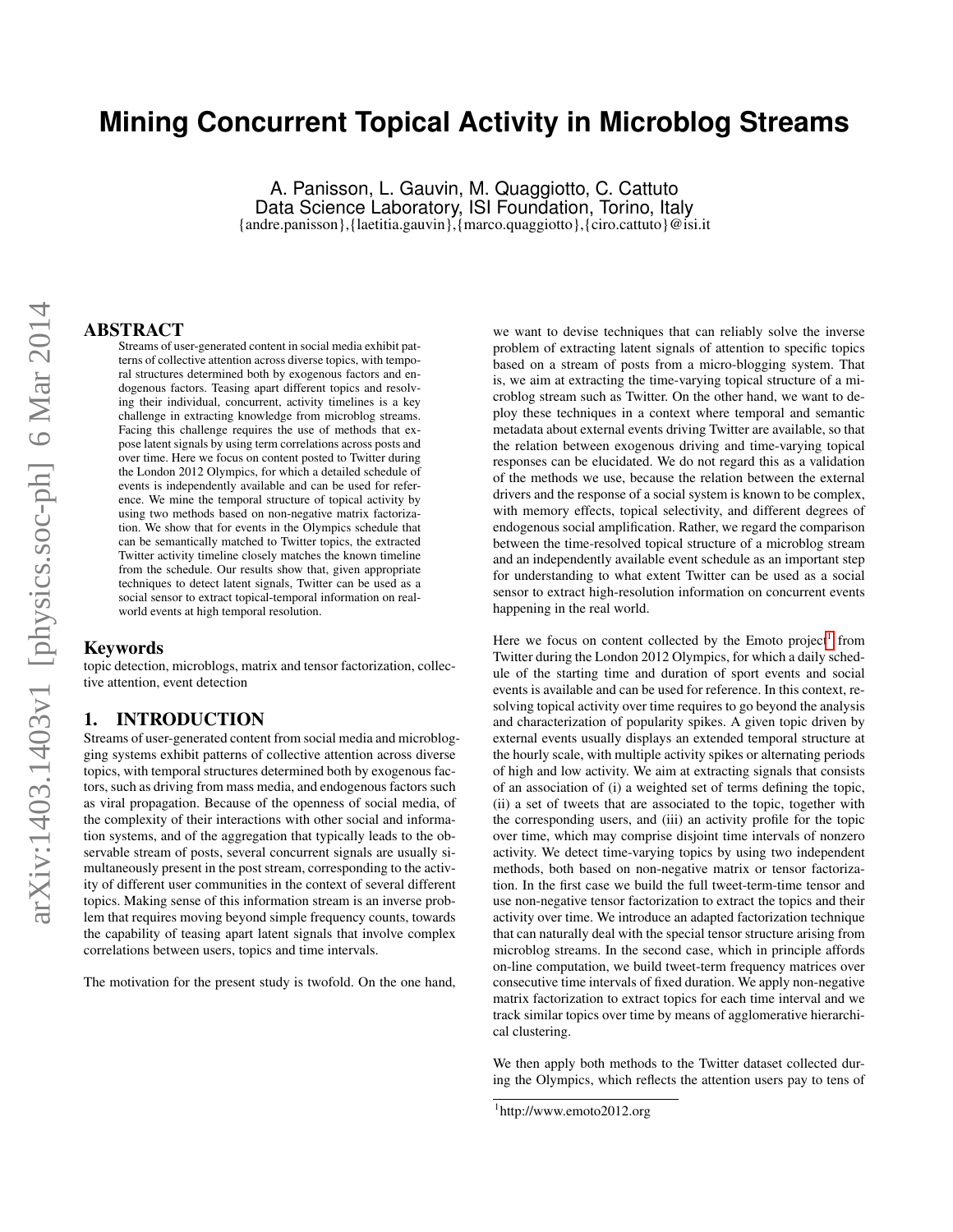different concurrent events over the course of every day. We focus on topical dynamics at the hourly scale, and find that for those sport events in the schedule that can be semantically matched to the topics we obtain from Twitter, the activity timeline of the detected topic in Twitter closely matches the event timeline from the schedule.

This paper is structured as follows: Section [2](#page-1-0) reviews the literature on collective attention, popularity, and topic detection in microblog streams. Section [3](#page-1-1) describes the Olympics 2012 Twitter dataset used for the study, the event schedule we use as an external reference, and introduces some notations and conventions used throughout the paper. Section [4](#page-2-0) and Section [5](#page-3-0) describe the two techniques we use to mine time-varying topical activity in the Twitter stream. Section [6](#page-4-0) discusses the relation between the time-varying topics we obtain and the known schedule of the Olympics events for one representative day, and provides some general observations on the behavior of the two methods. Finally, Section [7](#page-5-0) summarizes our findings and points to directions for further research.

# <span id="page-1-0"></span>2. RELATED WORK

The dynamics of collective attention and popularity in social media has been the object of extensive investigation in the literature. Attention can suddenly concentrate on a Web page [\[31,](#page-7-0) [22\]](#page-7-1), a YouTube video [\[7,](#page-7-2) [8,](#page-7-3) [20\]](#page-7-4), a story in the news media [\[17\]](#page-7-5), or a topic in Twitter [\[14,](#page-7-6) [2,](#page-5-1) [34\]](#page-7-7). Intrinsic features of the popular item under consideration have been related to its popularity profile by means of semantic analysis and natural language processing of user-generated content [\[1,](#page-5-2) [32,](#page-7-8) [33\]](#page-7-9). In particular, a great deal of research [\[7,](#page-7-2) [14,](#page-7-6) [15,](#page-7-10) [34,](#page-7-7) [16\]](#page-7-11) has focused on characterizing the shape of peaks in popularity time series and in relating their properties to the popular item under consideration, to the relevant semantics, or to the process driving popularity.

Within the broad context of social media, Twitter has emerged as a paradigmatic system for the vision of a "social sensor" that can be used to measure diverse societal processes and responses at scale [\[11,](#page-7-12) [25,](#page-7-13) [3,](#page-5-3) [19\]](#page-7-14). To date, comparatively little work has been devoted to extracting signals that expose complex correlations between topics and temporal behaviors in micro-blogging systems. Given the many factors driving Twitter, and their highly concurrent nature, exposing such a topical-temporal structure may provide important insights in using Twitter as a sensor when the social signals of interest cannot be pinpointed by simply using known terms or hashtags to select the relevant content, or when the topical structure itself, and its temporal evolution, needs to be learned from the data. Saha and Sindhwani [\[24\]](#page-7-15) adopt such as viewpoint and propose an algorithm based on non-negative matrix factorization that captures and tracks topics over time, but is evaluated at the daily temporal scale only, against events that mainly consist of single popularity peaks, without concurrency. Here we aim at capturing multiple concurrent topics and their temporal evolution at the scale of hours, in order to be able to compare the extracted signals with a known schedule for several concurrent events taking place during one day.

As we will discuss in detail, microblog activity can be represented using a tweet-term-time three-way tensor, and tensor factorization techniques can be used to uncover latent structures that represent time-varying topics. Ref. [\[5\]](#page-5-4) proposed in 1970 the Canonical Decomposition (CANDECOM), also called parallel factorization (PARAFAC, [\[9\]](#page-7-16)), which can be regarded as a generalization to tensors of singular value decomposition (SVD). Maintaining the interpretability of the factors usually requires to achieve factorization under non-negativity constraints, leading to techniques such as nonnegative matrix or tensor factorization (NMF and NTF). Tensor factorization to detect latent structures has been extensively used in several domains such as signal processing, psychometrics, brain science, linguistics and chemometrics [\[26,](#page-7-17) [6,](#page-7-18) [29,](#page-7-19) [28,](#page-7-20) [30\]](#page-7-21).

# <span id="page-1-1"></span>3. DATA AND REPRESENTATION

#### *Notation*

The following notations are used throughout the paper. Scalars are denoted by lowercase letters, e.g.,  $x$ , and vectors are denoted by boldface lowercase letters, e.g., x, where the *i*-th entry is  $x_i$ . Matrices are denoted by boldface capital letters, e.g.,  $X$ , where the *i*-th column of matrix **X** is  $\mathbf{x}_i$ , and the  $(i, j)$ -th entry is  $x_{ij}$ . Third order tensors are denoted by calligraphic letters, e.g.,  $A$ . The *i*-th slice of  $A$ , denoted by  $A_i$ , is formed by setting the last mode of the third order tensor to i. The  $(i, j)$ -th vector of A, denoted by  $a_{ij}$ , is formed by setting the second to last and last modes of  $A$  to  $i$  and  $j$  respectively, and the  $(i, j, k)$ -th entry of A is  $a_{ijk}$ .

### *Twitter Dataset*

The Emoto dataset consists of around 14 million tweets collected during the London 2012 Summer Olympics using the public Twitter Streaming API. All tweets have at least one of 400 keywords, including common words used in the Olympic Games – like athlete, olympic, sports names and twitter accounts of high followed athletes and media companies. Tweets were collected during all the interval of 17 days comprising the Olympic Games, from July 27 to August 12 2012.

#### *Event Schedule*

In order to investigate the relation between the extracted time-varying topics and the sport events of the Olympic Games, we use the schedule available on the official London [2](#page-1-2)012 Olympics page<sup>2</sup>, where the starting time and duration of most events is reported together with metadata about the type of event (discipline, involved teams or countries, etc.)

#### *Data Preprocessing*

For the text analysis performed in this paper, URLs are removed from the original tweet content. The remaining text is used to build a vocabulary composed of the most common 30,000 terms, where each term can be a single word, a digram or a trigram. 352 common words of the English language are also removed from the vocabulary.

In order to localize Twitter users, we examine the user profile descriptions and use an adapted version of  $GeoDict^3$  $GeoDict^3$  to identify, if possible, the user country. To study the relation between the extracted topical activity and the schedule of the Olympic events, we focus on tweets posted by users located in the UK, only. This allows us to avoid potential confusion arising from tweets posted in countries, such as the USA, where Olympics events were broadcasted with delays of several hours due to time zone differences. This selection leaves us with a still substantial amount of data (about one third of the full dataset) and simplifies the subsequent temporal analysis, even though it probably oversamples the attention payed to events that involved UK athletes.

<span id="page-1-2"></span><sup>2</sup> http://www.london2012.com/schedule-and-results/

<span id="page-1-3"></span><sup>3</sup> https://github.com/petewarden/geodict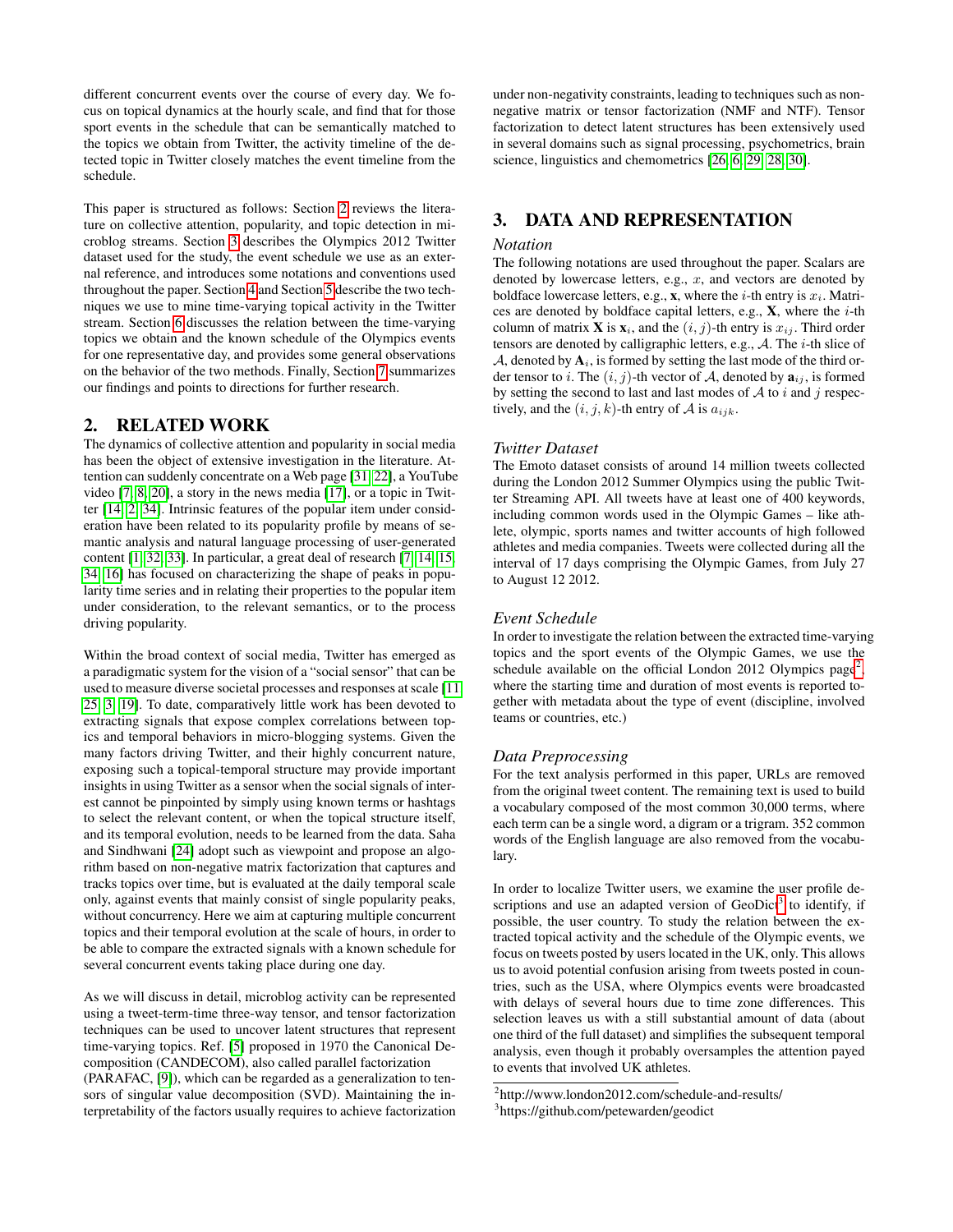For the scope of this study, we represent the data as a sparse thirdorder tensor  $\mathcal{T} \in \mathbb{R}^{I \times J \times K}$ , with *I* tweets, *J* terms and *K* time intervals. We aggregate the tweets over 1-hour intervals, for a total of  $K = 408$  intervals. The tensor  $\mathcal T$  is sparse: the average number of terms (also referred as features in the following) for each tweet is typically no more than 10, compared to the 30k terms of our term vocabulary. Moreover, as each tweet is emitted at a given time, each interval k has a limited number of active tweets,  $I_k$ . A tensor slice  $\mathbf{T}_k \in \mathbb{R}^{I \times J}$  is a sparse matrix with non-zero values only for  $I_k$ rows.  $\mathbf{T}_k$  represent the sparse tweet-term matrix observed at time k. The term values  $t_{ijk}$  for each tweet i are normalized using the standard Term Frequency and Inverse-Document Frequency (TF-IDF) weighting,  $t_{ijk} = \text{tf}(i, j) \times \text{idf}(j)$ , where  $\text{tf}(i, j)$  is the frequency of term j in tweet i, and  $\text{idf}(j) = \log \frac{|D|}{1 + |\{d:j \in d\}|}$  where  $|D|$  is the total number of tweets and  $|\{d : j \in d\}|$  is the number of tweets where the term  $j$  appears.

#### *Visualizing Topics over Time*

The methods that we present in this paper are able to extract topicaltemporal structures from  $T$ . Such topical-temporal structures can be represented a stream matrix  $\mathbf{S} \in \mathbb{R}^{R \times K}$  with R topics and K intervals. Each component  $R$  is also characterized by a term-vector  $h \in \mathbb{R}^{J}$  that defines the most representative terms for that component. In order to visualize such topical-temporal structures represented as a stream matrix, we use the method described by Byron and Wattenberg [\[4\]](#page-5-5), which yields a layered stream-graph visualization.

# <span id="page-2-0"></span>4. MASKED NON-NEGATIVE TENSOR FAC-**TORIZATION**

#### *Problem Statement*

As explained in section [3,](#page-1-1) the tensor  $\mathcal{T} \in \mathbb{R}^{I \times J \times K}$  with I tweets,  $J$  terms and  $K$  intervals is a natural way to represent the tweets and their contents with respect to the time. The tensor has the advantage to directly encompass the relationship between tweets posted at different hours and consequently between topics of the different hours. The tensor factorization as described below allows to uncover topics together with their temporal pattern.

Before describing the process of factorization itself and its output, one needs to introduce the concept of canonical decomposition (CP). CP in 3 dimensions aims at writing a tensor  $\mathcal{T} \in \mathbb{R}^{I \times J \times K}$ in a factorized way that is the sum of the outer product of three vectors:

<span id="page-2-1"></span>
$$
\mathcal{T} = \sum_{r=1}^{R_{\mathcal{T}}} \mathbf{a}_r \circ \mathbf{b}_r \circ \mathbf{c}_r \tag{1}
$$

where the smallest value of  $R_{\mathcal{T}}$  for which this relation exists, is the rank of the tensor  $\mathcal T$ . In other words, the tensor  $\mathcal T$  is expressed with a sum of rank-1 tensors. The set of vectors  $a_{\{1,2,...,R\}}$  (resp.  $b_{\{1,2,\ldots,R_{\mathcal{T}}\},c_{\{1,2,\ldots,R_{\mathcal{T}}\}}\}$  can be re-written as a matrix  $\mathbf{A}\in\mathbb{R}^{I\times R_{\mathcal{T}}}$ (resp  $\mathbf{B} \in \mathbb{R}^{J \times R_{\mathcal{T}}}$ ,  $\mathbf{C} \in \mathbb{R}^{K \times R_{\mathcal{T}}}$ ) where each of the  $R_{\mathcal{T}}$  vectors is a column of the matrix. The decomposition of Eq. [1](#page-2-1) can also be represented in terms of the three matrices  $A, B, C$  as  $[[A, B, C]].$ A visual representation of such a factorization, also called Kruskal decomposition, is displayed on Fig. [1.](#page-2-2)

#### *Factorization Methodology*

Regarding the extraction of topics, the aim is not to decompose the tensor in its exact form but to approximate the tensor by a sum of rank-1 tensors with a number of terms smaller than the rank of the



<span id="page-2-2"></span>Figure 1: Representation of a Kruskal decomposition. The cube corresponds to the tensor to be factorized while the rectangles represent the vectors. In the Twitter case, each of the rank-one tensor would correspond to the description of one topics.

original tensor. This number  $R$  corresponds to the number of topics that we want to extract (see Fig. [1\)](#page-2-2). Such an approximation of the tensor leads to minimize the difference between  $\mathcal T$  and  $\mathbb A, \mathbf B, \mathbf C$ :

<span id="page-2-3"></span>
$$
\min_{\mathbf{A}, \mathbf{B}, \mathbf{C}} \|\mathcal{T} - [\![\mathbf{A}, \mathbf{B}, \mathbf{C}]\!] \|_F^2 \tag{2}
$$

where  $\| \$  is the Frobenius norm. We transform the 3-dimensional problem (Eq. [2\)](#page-2-3) in 2-dimensional sub-problems by unfolding the tensor  $T$  in three different ways. This process called matricization gives rise to three modes  $X_{(1)}, X_{(2)}, X_{(3)}$ . The mode-n matricization consists of linearizing all the indices of the tensor except  $n$ . The three resulting matrices have respectively a size of  $\overrightarrow{IX}$ ,  $\overrightarrow{J}$   $\overrightarrow{K}$ ,  $\overrightarrow{J}$   $\overrightarrow{K}$  and  $\overrightarrow{K}$   $\times$   $\overrightarrow{IJ}$ . Each element of the matrix  $\mathbf{X}_{(i=1,2,3)}$ corresponds to one element of the tensor  $T$  such that each of the mode contains all the values of the tensor. Due to matricization, the factorization problem given by Eq[.1](#page-2-1) can be reframed in factorization of the three modes. In other terms, maximizing the likelihood between  $\mathcal T$  and  $[\mathbf A, \mathbf B, \mathbf C]$  is equivalent to minimizing the difference between each of the mode and their respective approximation in terms of A, B, C. The factorization problem (PARAFAC) in Eq[.2](#page-2-3) is converted to the three following sub-problems where we added a condition of non-negativity of the three modes:

<span id="page-2-4"></span>
$$
\min_{\mathbf{A}\geq 0} \left\| \mathbf{X}_{(1)} - \mathbf{A} (\mathbf{C} \odot \mathbf{B})^T \right\|_F^2
$$
 (3)

$$
\min_{\mathbf{B}\geq 0} \left\| \mathbf{X}_{(2)} - \mathbf{B}(\mathbf{C} \odot \mathbf{A})^T \right\|_F^2 \tag{4}
$$

$$
\min_{\mathbf{C}\geq 0} \left\| \mathbf{X}_{(3)} - \mathbf{C}(\mathbf{B} \odot \mathbf{A})^T \right\|_F^2
$$
 (5)

where  $\odot$  is the Khatri-Rao product which is a columnwise Kronecker product, i.e. such that  $\mathbf{C} \odot \mathbf{B} = [c_1 \otimes b_1 c_2 \otimes b_2 \dots c_r \otimes b_r].$ If  $C \in \mathbb{R}^{K \times R}$  and  $B \in \mathbb{R}^{J \times R}$ , then the Khatri-Rao product  $\mathbf{C} \odot \mathbf{B} \in \mathbb{R}^{KJ \times R}$ . In our case of study,  $\mathbf{A}, \mathbf{B}, \mathbf{C}$  will give each access to a different information: A allows to know at which topic belongs a tweet, B gives the definition of the topics with respect to the features and C gives the temporal activity of each topic.

Several algorithms have been developped to tackle the PARAFAC decomposition. The two most common are one method based on the projected gradient and the Alternating Least square method (ALS). The first one is convenient for its ease of implementation and is largely used in Singular Value Decomposition (SVD) but converges slowly. In the ALS method, the modes are deduced successively by solving Eq [5.](#page-2-4) In each iteration, for each of the subproblem, two modes are kept fixed while the third one is computed. This process is repeated until convergence. In our case, we use a nonnegativity constraint to make the factorization better posed and the results meaningful. One thus uses nonnegative ALS (ANLS [\[21\]](#page-7-22)) combined with a block-coordinate-descent method in order to reach the convergence faster. Each of the step of the algorithm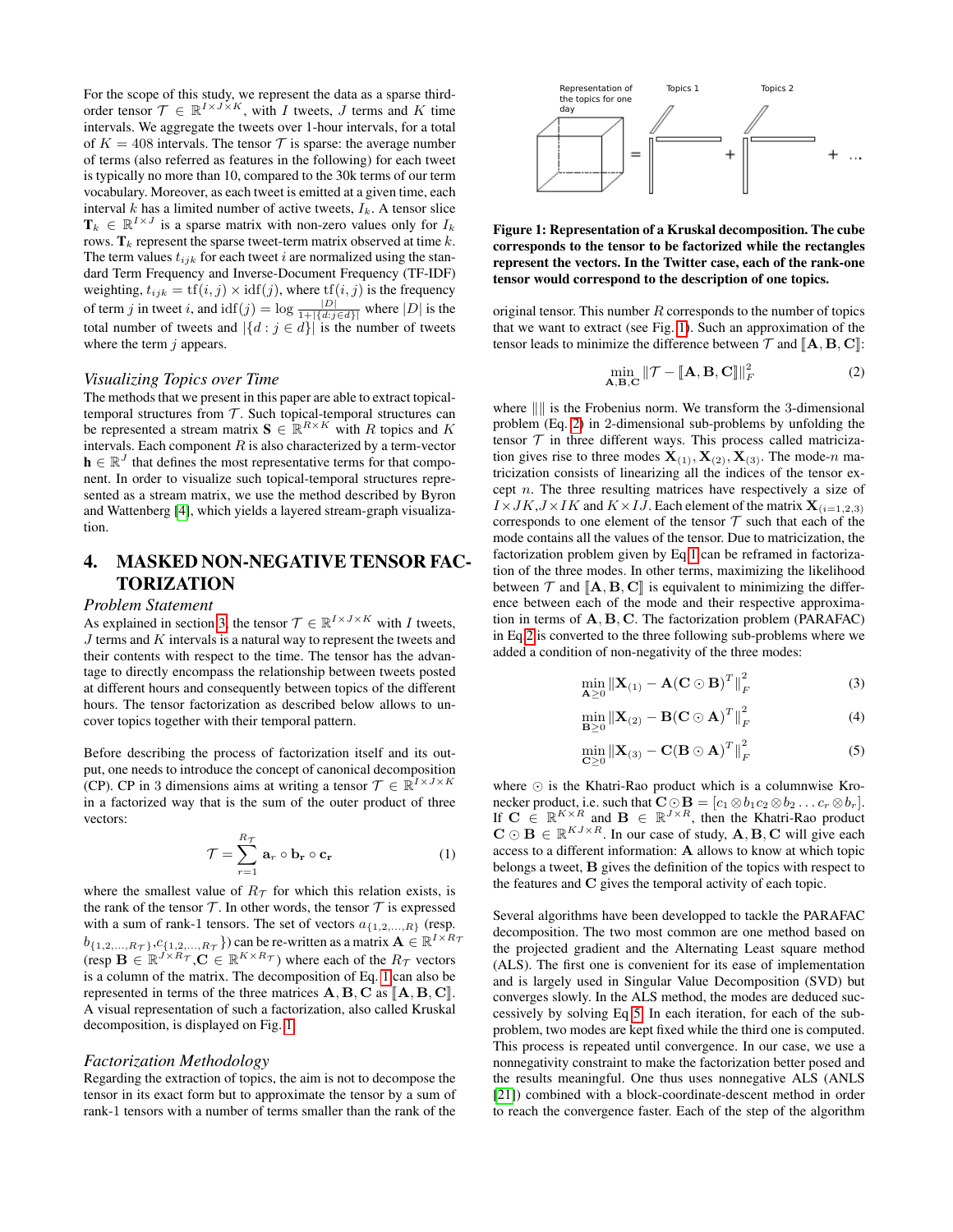needs to take into account the Karush-Kuhn-Tucker (KKT) conditions to have a stationary point. Our program is based on the algorithm implemented by [\[12\]](#page-7-23).

#### *Masked Adaptation of the NTF*

We cannot directly perform the NTF on the tensor [Tweets  $\times$  Features  $\times$  Interval] built as explained aboved as this tensor has a "block-disjoint" structure peculiar to the tweets. Indeed each tweet has non-zero values only at one interval because a tweet is emitted only at a given time. Each interval  $k$  has only  $I_k$  active tweets. In each slice  $T_k$  of the tensor, only  $I_k$  rows have meaningful values. So, we are only interested in reproducing the tensor part which contains the meaningful values. In order to focus on these meaningful values, one needs to consider an adapted version of the tensor  $\mathcal{T}$ . We first consider the tensor  $T$  built as explained above. We generate a first set of matrices A, B, C which could approximate the tensor. At the next step, one tries to decompose a tensor  $\bar{\mathcal{T}}$  where the values are a combination of the values of  $\bar{\mathcal{T}}$  and of the values of  $\mathbb{A}, \mathbf{B}, \mathbf{C}$ . More exactly, this tensor has the same size than  $\mathcal T$ and the same values than  $\mathcal T$  for the rows  $I_k$  of each slice  $\bar{\mathbf{T}}_k$ . The complementary values are given by  $[\![\mathbf{A},\mathbf{B},\mathbf{C}]\!]$ . In other terms, at each step, the tensor that we approximate is updated by:

$$
\bar{\mathcal{T}} = \mathcal{T} \boxdot \mathcal{W} + (1 - \mathcal{W}) [\![ \mathbf{A}, \mathbf{B}, \mathbf{C} ]\!] \tag{6}
$$

where  $\boxdot$  is the Hadamard product (element-wise product) and  $\mathcal W$ is a binary tensor of the same size than  $T$  with 1-values only when the values of  $T$  at this position are meaningful. The particular structure of the tensor (disjoint blocks in time) could be perceived as a "missing values" problem in the tensor, this problem has been for example tackled in [\[23\]](#page-7-24).

Concretely, the implementation is an adaptation of a Matlab program [\[12\]](#page-7-23) which uses the Tensor Toolbox [\[13\]](#page-7-25). This adaptation includes the introduction of a mask (via the tensor of weight) as mentionned above and the rewriting of some operations to avoid memory issues. This point is not detailed here as it is not part of the main point of the paper.

#### *Stream Matrix Construction*

We calculate the strength of each topic with respect to the time by using both the information about the link between each topic and each tweet and about temporal pattern of the topics. These informations are available through  $A$  and  $C$  and the consequent strength of a topic  $r$  on each interval of time  $k$  is given by:

$$
s_{rk} = \sum_{i|k} a_{ir} * c_{kr} \tag{7}
$$

where  $\sum_{i|k}$  is a sum over the tweets indexed by i occurring at the interval indexed by k. The set of elements  $s_{\{r,k\}}$  with  $r = [1, R]$ and  $k = \llbracket 1, K \rrbracket$  forms the stream matrix **S**. Each topic is then defined by a terms vector and each of this term vector is given by a column of B.

# <span id="page-3-0"></span>5. AGGLOMERATIVE NON-NEGATIVE MA-TRIX FACTORIZATION

#### *Non-negative Matrix Factorization*

For each tensor slice  $T_k$ , we compute a non-negative factorization by minimizing the following error function,

$$
\min_{W,H} \left\| \mathbf{T}_k - \mathbf{W}^{(k)} \mathbf{H}^{(k)} \right\|_F^2, \tag{8}
$$

where  $\| \|$  is the Frobenius norm, subject to the constraint that the values in  $W^{(k)}$  and  $H^{(k)}$  must be non-negative. The non-negative factorization is achieved using the projected gradient method with sparseness constraints, as described in [\[18,](#page-7-26) [10\]](#page-7-27). The factorization produces a matrix of left vectors  $\mathbf{W}^{(k)} \in \mathbb{R}^{I_k \times F}$  and a matrix of right vectors  $\mathbf{H}^{(k)} \in \mathbb{R}^{F \times J}$ , where F is the number of components used in the decomposition. The matrix  $\mathbf{H}^{(k)}$  stores the term vectors of the extracted components at interval t. The matrix  $W^{(k)}$  is used to calculate the strength of each extracted component, which are represented in a matrix  $\mathbf{Z} \in \mathbb{R}^{F \times K}$  given by

$$
z_{fk} = \sum_{i=1}^{I_k} \frac{w_{if}^{(k)}}{\sum_{f'=1}^{F} w_{if'}^{(k)}}
$$
(9)

where  $z_{fk}$  is the strength of factor f at interval k.

#### *Component Clustering*

In order to track topics over time, we need to merge components into topics depending on how similar they are. Since each component is defined by a term vector, we can calculate a similarity matrix of all possible pairs of term vectors using cosine similarity. This matrix is fed to a standard agglomerative hierarchical clustering algorithm, known as UPGMA [\[27\]](#page-7-28), that at each step combines the two most similar clusters into a higher-level cluster. Cluster similarity is defined in terms of average linkage: that is, the distance between two clusters  $c_1$  and  $c_2$  is defined as the average of all pairwise distances between the children of  $c_1$  and those of  $c_2$ .

The hierarchical clustering produces a tree that can be cut at a given depth to yield a clustering at a chosen level of detail. That is, by varying the threshold similarity we use for the cut we can go from a coarse-grained topical structure, with few clusters that may merge unrelated topics, to a fine-grained topical structure, with many clusters that may separate term vectors that otherwise could be regarded as the same continuous topic over time. The cut threshold needs to be chosen based on criteria that depends on the application at hand.

Each choice for the cut yields a number of clusters  $C$  and a map function  $C(r, f) \to k$  that associates the component index f at time interval  $k$  to a topic cluster  $r$ . This function collects all components associated to cluster r in a set  $\mathbb{C}_{rk}$  for each interval k.

#### *Stream Matrix Construction*

When constructing the stream matrix, the number of topics  $R$  in the stream matrix is given by the number of clusters generated by the clustering step. In order to calculate the entries  $s_{rk}$  of the resulting stream matrix S, we aggregate the strengths of the clustered components. We build a stream matrix  $\mathbf{S} \in \mathbb{R}^{R \times K}$ , with R topics and  $K$  intervals, given by

$$
s_{rk} = \sum_{f \in \mathbb{C}_{rk}} z_{fk} \tag{10}
$$

Finally, we extract the term vectors that are associated to each cluster. Each cluster will be associated to a term vector  $\mathbf{h}_r^{(k)} \in \mathbb{R}^J$  that is the average of all term vectors  $\mathbf{h}_f^{(k)}$  associated to that cluster in the component clustering step.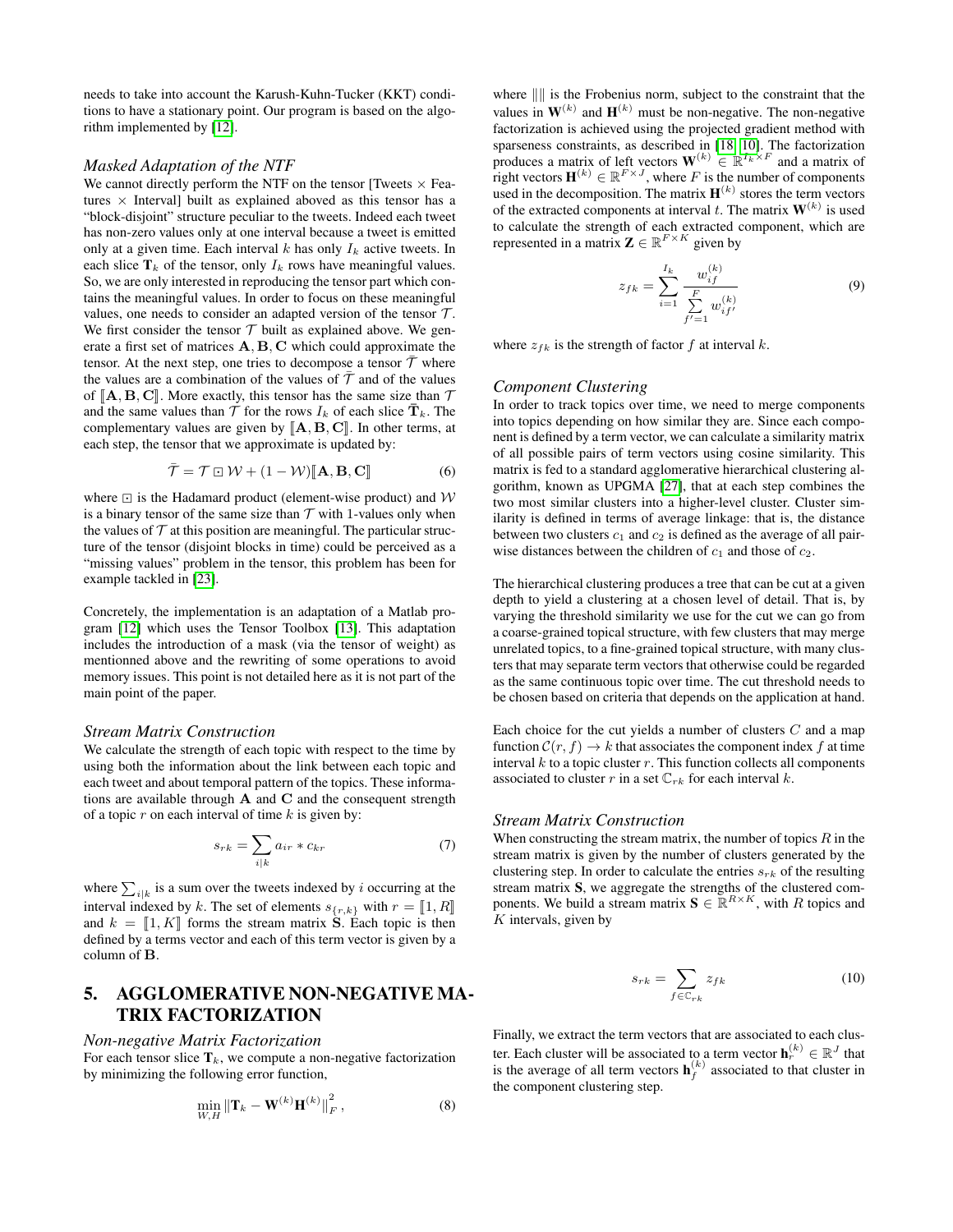# <span id="page-4-0"></span>6. ANALYSIS OF THE OLYMPICS DATASET

We now move to the analysis of the London 2012 Twitter dataset and its relation with the known schedule of the Games. We focus on one representative day, July 29th, during which several sport events took place at different times and concurrently. We use both topic detection methods, show the signals they extract, and check to what extent they are capable of extracting signals that we can understand in terms of the schedule.

The topic detection methods are set up as follows. For the masked NTF method, we decompose the tensor using a fixed number of components, using a tolerance value of  $10^{-4}$  for the stopping condition, and limiting the number of iterations to 50. For the agglomerative NMF method, we decompose each interval matrix using a fixed number of components. We use a tolerance value of  $10^{-4}$  for the stopping condition, and limit the number of iterations to 20. We use 250 topics for the Masked NTF, and 50 components per time intervals in the Agglomerative NMF.

Figure [2](#page-5-6) shows a streamgraph representation of time-varying topics extracted using the two methods we have discussed. Two global activity peaks are visible in both streamgraphs: the peak at about 2.30pm UTC was triggered when Elizabeth Armistead won the silver medal in road cycle; the peat at about 7pm UTC is driven by the bronze medal in 400m freestyle to Rebecca Adlington. In the stream graphs, for clarity, each topic is annotated using only its topmost weighted term. This makes it difficult to assess a visual correspondence between the same topics across the two representations, as the term with top weight may be different for the two term vectors even though the vectors are overall very similar (in terms of cosine similarity). On closer inspection, many precise correspondences can be established between the topics extracted by the Masked NTF method and those extracted by the Agglomerative NMF method: for example, the topic *armistead* in the top streamgraph matches the topic *congratulation* in the bottom one. An interactive streamgraph visualization of the London 2012 Twitter dataset is available at [http://www.datainterfaces.org/projects/emoto/.](http://www.datainterfaces.org/projects/emoto/)

# 6.1 Comparison with the Olympics Schedule

#### *Event Selection*

In order to show the possible correspondence between the extracted topics and sport events, we manually annotate the schedule collected from the official London 2012 Olympics page for July 29th, 2012. As the number of events in a day can be substantial and we want to focus on events with higher impact on social media, we retain events that are either finals or team sports match. We annotate each event with a set of at most three terms extracted from the schedule, as described in Section [3.](#page-1-1) For a team sport, we use the sport name and the countries of the two teams, otherwise, we put the name of the sport and its characteristics, e.g., the discipline for swimming.

### *Matching Topics and Events*

For each event, we use a matching criteria to select one of the extracted topics from each of the set of topics produced by the methods. Since we want to select a topic in which all event annotated terms appear with a high weight in its term vectors, we define our matching score based on the geometric average of the weights of the event annotated terms in the topic's term vectors:

$$
\langle w \rangle = \sqrt[n]{h_{w_1r} h_{w_2r} \dots h_{w_nr}} \tag{11}
$$

For Masked NTF, for each event, we choose the topic with the highest corresponding geometric average  $\langle w \rangle$ . In the agglomerative NMF case, for each event, we choose the topic with the highest corresponding geometric average  $\langle w \rangle$  weighted by  $\log(n)$  where n is the number of components in the selected cluster. We use  $log(n)$ in order to favor the selection of clusters with a higher number of aggregated components, otherwise the most detailed clusters which aggregates only one component are always selected. Since the Agglomerative NMF method produces a tree structure in which each node agglomerates a set of components and represents topic activity, we have to calculate such matching result for each node, and select the node for which such matching result is the highest.

### *Results and Observations*

At this point, we have, for each event, a topic which was selected in each method, and the corresponding matching result. In Figure [3,](#page-6-0) we show the schedule events for the top 20 highest matching results. In the lefthand figure, we show, for each one of the top 20 matching results, the topic extracted by the Masked NTF method, while in the righthand figure, we show the topic extracted by the Agglomerative NMF method. The results are sorted by the corresponding matching weight.

For each event, on its top left corner, we show the manually annotated terms used for the matching. The shaded blue area shows the exact interval during which the event was occurring according to the official Olympics schedule. In the same area, the solid green line represents the temporal structure of the topic with higher matching result according to our matching criteria. Such values roughly represent the amount of activity for such topic and are normalized according to the peak of activity. We show the value for this peak in the top right side, along with the matching results between parenthesis. In the Agglomerative NMF graph (on the right) we show as a dotted line the activity in time for the given terms regarding the number of tweets that have such terms (tweet count). We remark that by considering only the dotted line the timing of many events on the right side of the figure does not match the schedule timings, i.e., merely counting tweets is not sufficient at this resolution level. We also measured the number of tweets where the terms are co-ocurring, and in this case the number of tweets is so small that it does not allow the detection of any structure in time.

We evaluated these activity profiles using the CrowdFlower Webbased crowdsourcing platform (restricted to Amazon Mechanical Turk workers). Each work unit asks a worker to visually inspect and compare two timelines: the one to be evaluated, and a reference timeline corresponding to the known time intervals for sport events taken from the Olympic schedule. Each work unit looks like a row from Figure [3.](#page-6-0) Our evaluation was based on 100 work units evenly distributed among 5 types: 1) (NMF) work units based on the results of Agglomerative NMF; 2) (CNT-NMF) work units with activity profiles generated by simply counting the number of tweets with the terms used in matching the NMF topics; 3) (NTF) work units from the Masked NTF approach; 4) (CNT-NMF) same as (CNT-NMF) for Masked NTF; 5) synthetic work units ("gold" units) used to assess worker quality. For each work unit, we asked the workers whether the two timelines matched exactly (Yes), matched partially (Partially) or not at all (No). 95% of the judgments for gold work units were correct. We only retained those users who correctly judged more than 80% of the gold units. Figure [4](#page-7-29) shows the distribution of judgements for the different types of work units. The left hand side of the figure shows the distribution obtained for all work units, while the right hand side shows the distribution restricted to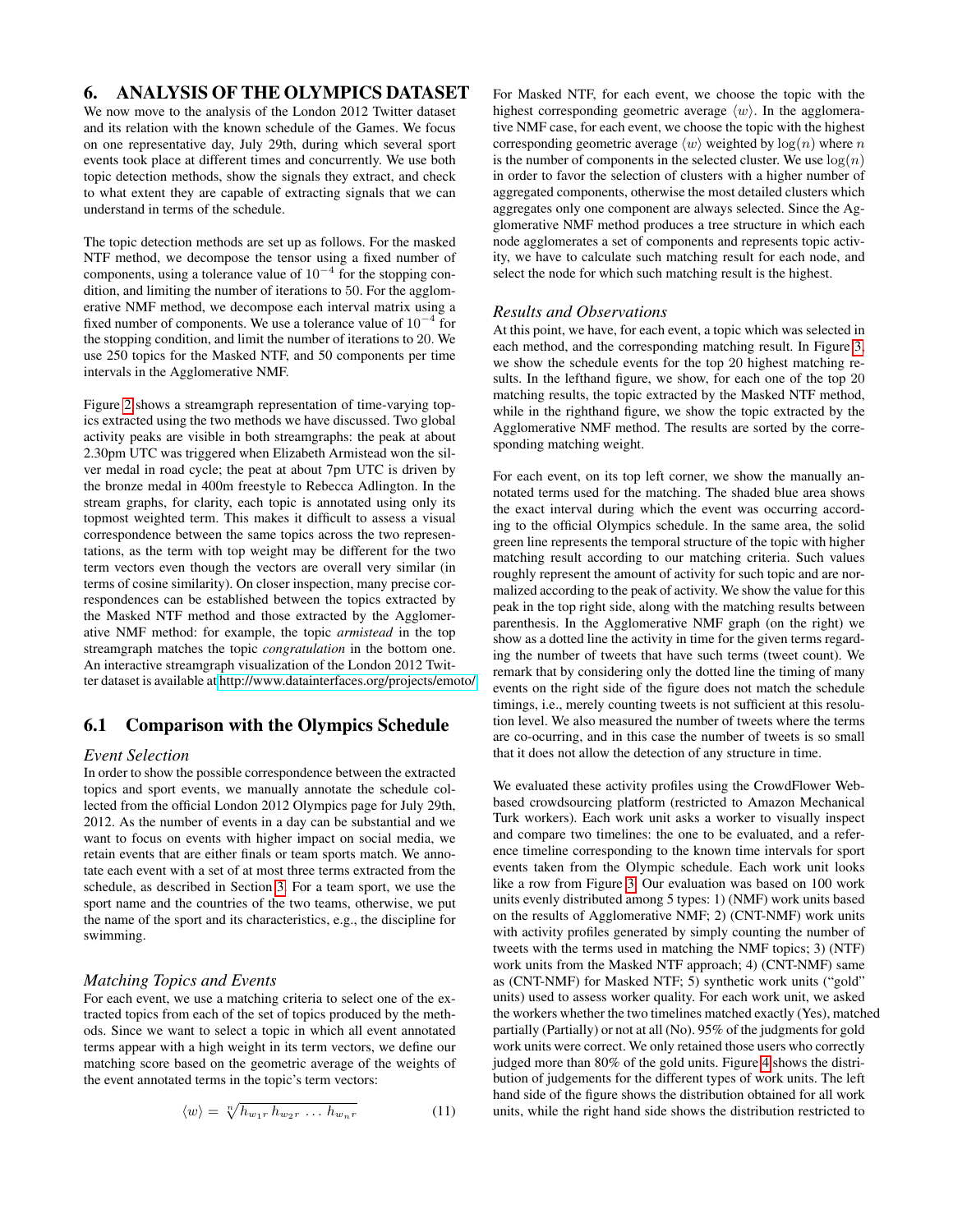

<span id="page-5-6"></span>Figure 2: Streamgraph visualization of the stream matrices generated by the Masked NTF (top) using 50 topics, and by the Agglomerative NMF (bottom) using 20 components per interval and a total of 150 clusters. Interactive streamgraph visualizations for a few use cases are available at [http://www.datainterfaces.org/2013/06/twitter-topic-explorer/.](http://www.datainterfaces.org/2013/06/twitter-topic-explorer/)

work units with more than 80% of agreement across different workers. According to this evaluation, both NTF and NMF outperform the count-based methods.

We see that for most of the events there is a close temporal alignment between the event schedule and the topic structure, at the scale of the hour or less. We see that such temporal alignment is much closer than when compared to the peaks of activity generated by counting tweets.

We observe that the mismatches in the temporal alignment are caused by two different factors. The first one is due to a low matching results, like the event annotated with (football, mexico, gabon). It means that the term vectors for the given topic does not represent with high confidence the terms used to annotate the event. The second one is due to a different behaviour in collective attention. This happens for example in the case of swimming events, where the first part of the event is related to eliminatories and the second part is related to the finals. In such cases, the peak in activity arrives when the event finishes and the attention goes to the winner.

# <span id="page-5-0"></span>7. SUMMARY AND FUTURE WORK

The topic detection techniques we discussed here afford tracking the attention that a community of users devotes to multiple concurrent topics over time, teasing apart social signals that cannot be disentangled by simply measuring frequencies of term or hashtags occurrences. This allows to capture the emergence of topics and to track their popularity with a high temporal resolution and a controllable semantic granularity. The comparison with an independently available schedule of real-world events shows that the response of Twitter to external driving retains a great deal of temporal and topical information about the event schedule, pointing to more sophisticated uses of Twitter as a social sensor.

The work described here can be extended along several directions. It would be interesting to develop and characterize on-line versions of the techniques we used here, so that topic emergence and trend detection could be carried out on live microblog streams. Because of its temporal segmentation, the Agglomerative NMF case lends itself rather well to on-line incremental computation, whereas a dynamic version of the Masked NTF technique would be more challenging to achieve.

Another interesting direction for future research would be to augment the tweet-term-time tensor with a fourth dimension representing the location of the users, so that the latent signals we extract could expose correlation between topics, time intervals and locations, exposing geographical patterns of collective attention and their relation to delays, e.g., in the seeding by mass media across different countries.

# Acknowledgements

The Authors acknowledge the Emoto project<www.emoto2012.org> and its partners for access to the Twitter dataset on the London Olympics 2012. The Authors acknowledge inspiring discussions with Moritz Stefaner and Bruno Goncalves. The Authors aknowledge partial support from the Lagrange Project of the ISI Foundation funded by the CRT Foundation, from the Q-ARACNE project funded by the Fondazione Compagnia di San Paolo, and from the FET Multiplex Project (EU-FET-317532) funded by the European Commission.

### 8. REFERENCES

- <span id="page-5-2"></span>[1] E. Adar, D. Weld, Bershad, B.N., and S. Gribble. Why we search: visualizing and predicting user behavior. In *Proc. 16th intl. conf. on World Wide Web (WWW'07)*, pages 161–170, 2007.
- <span id="page-5-1"></span>[2] S. Asur, B. A. Huberman, G. Szabo, and W. C. Trends in social media : Persistence and decay. In *Proc. 5th Intl. Conf. on Weblogs and Social Media (ICWSM)*, page 434, 2011.
- <span id="page-5-3"></span>[3] J. Bollen, H. Mao, and X. Zeng. Twitter mood predicts the stock market. *Journal of Computational Science*, 2(1):1 – 8, 2011.
- <span id="page-5-5"></span>[4] L. Byron and M. Wattenberg. Stacked graphs–geometry & aesthetics. *Visualization and Computer Graphics, IEEE Transactions on*, 14(6):1245–1252, 2008.
- <span id="page-5-4"></span>[5] J. Carroll and J.-J. Chang. Analysis of individual differences in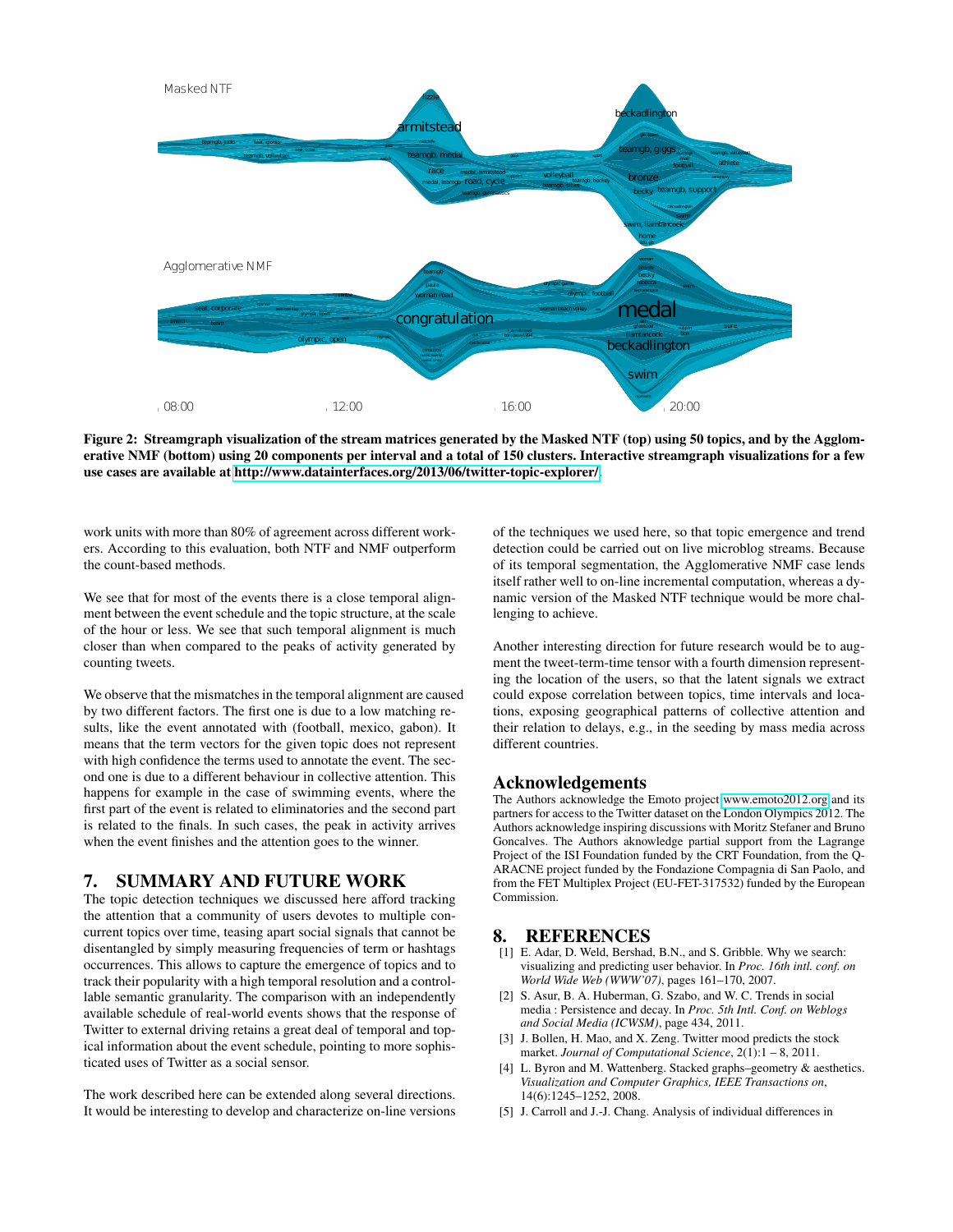

<span id="page-6-0"></span>Figure 3: The top 20 most representative schedule events regarding the matching weight of its annotations with the term vectors of an extracted topic. In the left, for each event, we show the topic extracted by the Masked NTF method for which the matching weight is the highest, and in the right we show the topic extracted by the Agglomerative NMF method for which the matching weight is the highest. Since we are showing the topmost 20 schedule events regarding the matching weight, the events are sorted by such matching weight. On the top left corner of each event, we show its annotated terms, along with the exact interval in which the event happened according to the official Olympics schedule (shaded blue area). The solid green line shows the temporal structure of the topic with higher matching weight along the 24 hours of July 29. The values in the top right side shows the value for the peak of the temporal structure, which roughly represents the amount of activity for such topic, and, between parenthesis, the matching weight for the given topic. In the Agglomerative NMF side (on the right) we show as a dotted line the activity in time for the given terms regarding the number of tweets that have such terms (tweet count).